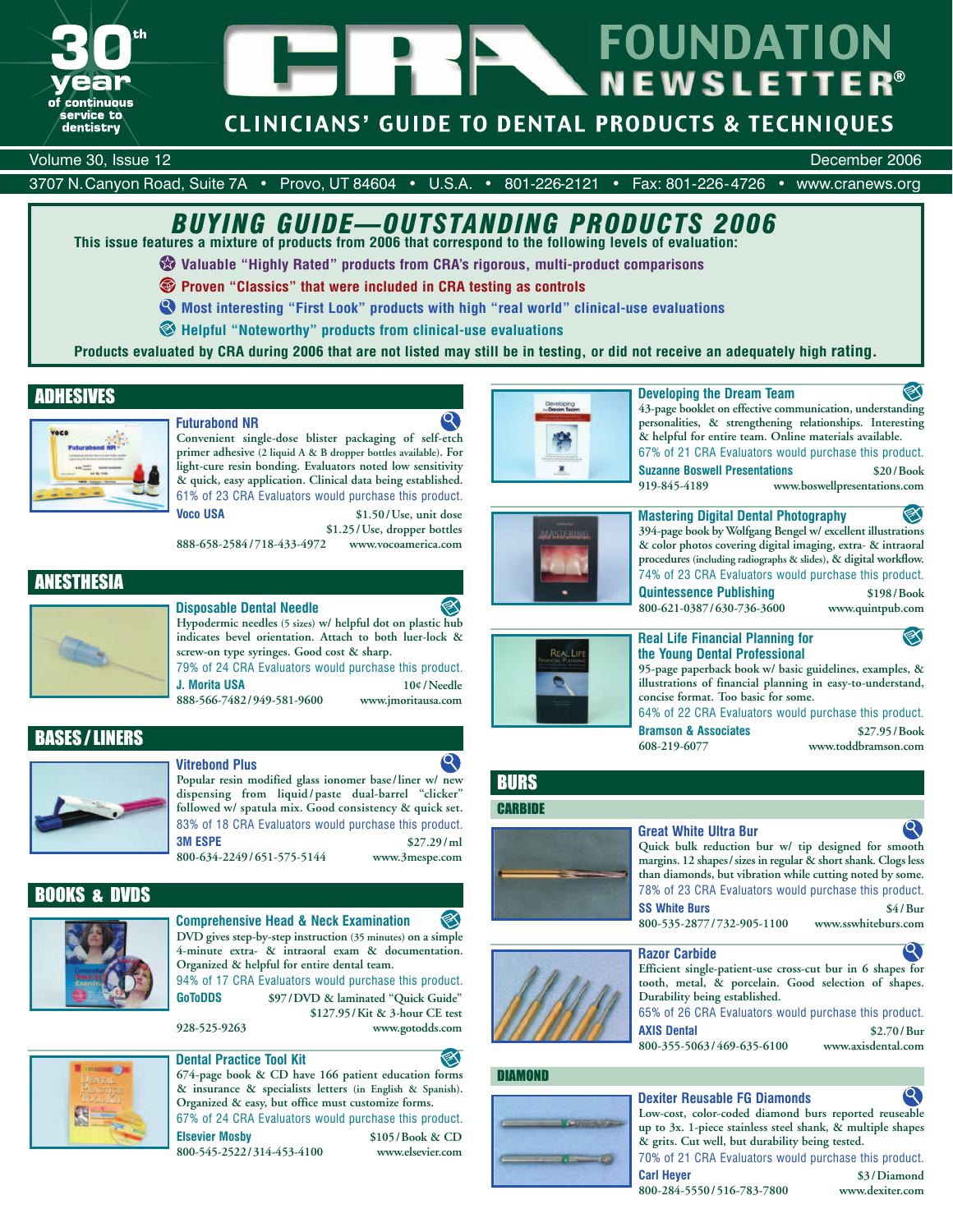

#### $\mathbf{Q}$ **NTI nano prep diamonds Tiny diamond burs in 7 shapes for minimally invasive preparations. Good selection of shapes, rapid cut, &**

**conservative. Durability being established.** 81% of 21 CRA Evaluators would purchase this product. **AXIS Dental \$8.75/Diamond**

**800-355-5063/469-635-6100 www.axisdental.com**

### LABORATORY DIAMOND



#### $\boldsymbol{\mathsf{Q}}$ **Magic Touch Laboratory Burs Smooth-cutting lab diamond burs. Make quick adjustments to porcelain, zirconia, & alumina. Good shapes.** 87% of 23 CRA Evaluators would purchase this product.

**Strauss Diamond Instruments \$10/Bur 800-982-9641/203-221-1332 www.straussdiamond.com**

## CAD-CAM TECHNOLOGIES

#### CEREC — IN-OFFICE

Now 20 years old & an established technology. Key factor in successful implementation is time—to learn, to change office routines, & to assume more responsibility of tasks formerly delegated to a lab.



### **Cerec 3D**

**Chairside CAD/CAM system for fabrication of tooth-colored restorations & crowns. 3D software makes design easier & more accurate. Sirona Dental Systems \$97,000/Unit** 

**800-659-5977/704-587-0453 www.cereconline.com**



# **Paradigm MZ100**

**Hybrid composite resin block for Cerec 3D CAD/CAM technology. Comparable clinical performance to highperformance lab-fabricated restorations at CRA 7-year recall. 3M ESPE \$18.75–\$21.63/Block 800-634-2249/651-575-5144 www.3mespe.com**



**ProCAD (now available as IPS Empress CAD)** 【太】 **Glass ceramic block for inlays, onlays, & crowns for Cerec 3D CAD/CAM technology. Comparable clinical performance to high-performance lab-fabricated restorations at CRA 7-year recall. Ivoclar Vivadent \$19/Block** 

**800-533-6825/716-691-0010 www.ivoclarvivadent.us.com**



# **VITABLOCS Mark II**

77

**Vita nepheline feldspar ceramic block for inlays, onlays, & crowns for Cerec 3D CAD/CAM technology. Comparable clinical performance to high-performance lab-fabricated restorations at CRA 7-year recall. Vident \$19/Block**

**800-828-3839/714-961-6200 www.vident.com**

## ZIRCONIA — IN-LAB

At 1 year, CRA's clinical trial of 3-unit posterior prostheses shows zirconia & metal substructures performing equally well, & without problems. However, veneer porcelains formulated for zirconia had more problems than PFM porcelains in CRA's clinical trial.



#### **Cercon**



**All-ceramic system w/ milled soft zirconia copings sintered to final hardness for crowns or bridges. Excellent performance of substructure at 1 year.**  *Hand-layered ceramic in CRA's study was Ceramco PFZ.*

**Dentsply Prosthetics Cost is case & lab dependent 800-487-0100/717-699-4190 www.ceramco.com**



#### **All-ceramic system w/ milled hard or soft zirconia copings for crowns or bridges. Excellent performance of substructure at 1 year.**

*Hand-layered ceramic in CRA's study was GC Initial.* **KaVo Cost is case & lab dependent**

**800-323-8029/847-550-6800 www.kavousa.com**



**All-ceramic system w/ milled soft zirconia copings sintered to final hardness for crowns or bridges. Excellent performance of substructure at 1 year.** 

*Hand-layered ceramic in CRA's study was Lava Ceram.*

**3M ESPE Cost is case & lab dependent 800-634-2249/651-575-5114 www.3mespe.com**

### CAMERAS, DIGITAL



**DentalFoto Digital Camera Kit Canon PowerShot A620 point-&-shoot 7.1 megapixel digital clinical camera w/ preprogrammed settings. Consistently had very good images. Rugged custom case, helpful accessories, & 1-year warranty.** 

**Dental Learning Centers** \$1,538/Kit<br>
425-557-7788 www.dlcenters.com

**425-557-7788 www.dlcenters.com**

## CAMERAS, INTRAORAL VIDEO



**Einstein**

**Wireless fixed-focus camera with good combination of features & ranked best cost. Convenient cordless design, 1-year warranty, but lens will not tolerate wipe disinfection.**

**Video Dental Concepts \$1,995/System** 800-323-2690/386-672-0450



**& ranked best intraoral access. Simple computer integration, 1-year warranty, but requires 2 hands to focus. Acteon North America \$6,900/System 800-289-6367/856-222-9988 www.acteongroup.com**

**Best variable-focus**



**USBCam**

**Fixed-focus camera most preferred by clinical evaluators & ranked best ease of use. Simple computer integration (USB), auto-off at 5 minutes of non-use, & 2-year warranty. Schick Technologies \$3,495/System**<br>800-645-4312/718-937-5765 www.schicktech.com **800-645-4312/718-937-5765 www.schicktech.com**

**Best fixed-focus**

## **CEMENTS**



くん **Da Vinci Cementation System Light-cure resin cement w/ excellent color match of cured cement to try-in gels, no color change at 1 week, & reasonable cost. 7 colors plus color modifiers. Requires separate adhesive.**

**Cosmedent \$30.21/ml 800-621-6729/312-644-9586 www.cosmedent.com**

**Best features**



**Lute-It!** ₩ **Light-cure resin cement w/ dual-cure option, low cost, good color match of cured cement to try-in gels, & 9 colors. Requires separate adhesive, & cement color had some shift by 1 week. Pentron Clinical Technologies** \$8.73/ml

**800-551-0283/203-265-7397 www.pentron.com Best cost**







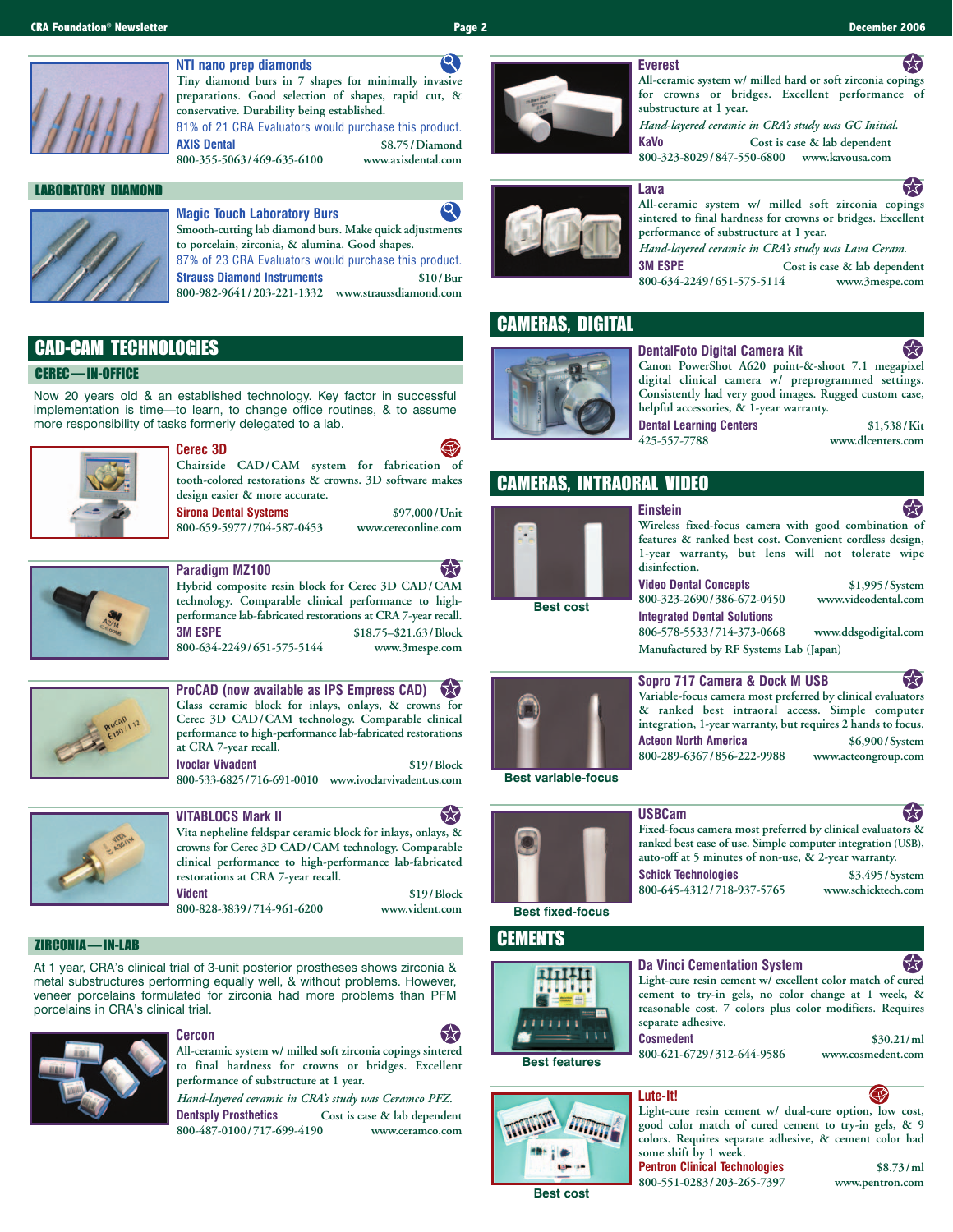#### **CRA Foundation® Newsletter Page 3 December 2006**

ಶ

**(\$12.50/22oz bottle)**

 $\bullet$ 

**\$1.36 Each (\$49/36 swabs)**

## CLEANERS



## **Enzymatic Foam Spray CST-402S**

**Enzymatic solution w/ neutral pH in ready-to-use spray bottle improves cleaning of soiled instruments. Apply to instruments before blood & other debris dry.** 72% of 32 CRA Evaluators would purchase this product. **Ergo Logistics 57¢/oz**

**812-339-3838 www.ergo-logistics.com**

## DEFIBRILLATORS



戈 **AED Plus Automated external defibrillator w/ most convenience features & least frequent maintenance. One-piece pad includes prep kit & built-in CPR feedback. Zoll Medical** \$1,895/Kit<br>800-348-9011/978-421-9655 www.zoll.com **800-348-9011/978-421-9655 www.zoll.com**

**Overall best**

## DENTIFRICES, SODIUM LAURYL SULFATE FREE

CRA was asked to identify brands & sources of dentifrice formulated without sodium lauryl sulfate (SLS). Additional claims made by the individual brands were not tested by CRA.

### GOOD AVAILABILITY



☆ **Biotene Dry Mouth Fresh Mint Paste Biotene Dry Mouth Gentle Mint Gel Biotene Sensitive Dry Mouth Paste SLS-free dentifrice w/ 1100ppm fluoride. Available at food, drug, & mass-market stores. Excellent moistureenhancing product. Laclede 6¢–10¢/ml 800-922-5856/310-605-4280 www.biotene.com**



くくて **Firefly SLS-free dentifrice w/ 1100ppm fluoride. Available at food, drug, & mass-market stores. Has flashing lights w/ 1-minute timer in cap to encourage longer brushing. Good bubblegum flavor. Dr. Fresh 3¢/ml**

**Low cost**



**Low cost**

**Hello Kitty, Finding Nemo, Lil' Bratz, & Spider Man SLS-free dentifrice w/ 1100ppm fluoride; available at food, drug, & mass-market stores. Good flavors (fruit & bubblegum). Procter & Gamble 2¢/ml**

### PRESCRIPTION DENTIFRICE



**Pro-DenRx 1.1% Plus Prescription gel-type dentifrice (1.1% sodium fluoride, 5000ppm fluoride), SLS-free. 4 flavors: cherry-limeade, coolmint, berry-fresh, & vanilla-mint. Pro-Dentec 11¢/ml 800-228-5595/870-698-2300 www.prodentec.com**

**Only SLS-free Rx**

## SPECIALLY FORMULATED FOR INFANTS & TODDLERS



分 **Oral-B Stages Baby Tooth & Gum Cleanser SLS-free dentifrice w/ mild non-irritating flavor, & no fluoride. Available at food, drug, & mass-market stores. Mild fruit flavor. Procter & Gamble 7¢/ml**<br>800-446-7252 **www.oralb.com 800-446-7252 www.oralb.com**

**Low cost**

**866-373-7374/714-690-1573 www.drfresh.com Zooth Paste—Characters: My Little Pony,** 53



**Pentron Clinical Technologies \$207/Kit** 

| <b>GuttaFlow</b>     |
|----------------------|
| Obturation mate      |
| $(<30$ um) & self-cu |
| triturator-mixed     |
| heater required.     |
| data being evalua    |
|                      |

**Obturation material combines gutta percha particles (<30um) & self-cures sealer in a single-use, gun-dispensed,** capsule. Easy to use, flows well, & no Learning curve for dispensing. Clinical **d** 

**Coltène/Whaledent \$341/Intro kit 800-221-3046/330-916-8800 www.coltenewhaledent.com**

## FINISHERS / POLISHERS



**Complete extraoral polishing kit w/ unique wool & felt wheels, points, & barrels to apply diamond polishing paste. Polished porcelain & resin easily & well, but tapered points too large for some.**

### **Diamond Twist SCO**

**Excellent intraoral polish of resin & porcelain achieved quickly w/ blunt & tapered brushes, & cloth disks which apply diamond polishing paste. Low mess & easy to use.** 65% of 26 CRA Evaluators would purchase this product.

**888-670-6100/610-239-6000 www.premusa.com**

**Premier Dental Products \$65/Kit** 



# **800-504-8039/630-761-3080 www.acquamedtech.com**

**Acquaseal Benz**

| Easy-to-use gel containing 6% potassium nitrate &        |
|----------------------------------------------------------|
| 1000ppm fluoride in syringe dispensing. Reduced cervical |
|                                                          |
| 63% of 24 CRA Evaluators would purchase this product.    |
| sensitivity, had no adverse flavor, & patient can apply. |

**Rapid desensitization w/ water-based solution containing 0.2ppm benzalkonium chloride, 1ppm sodium fluoride, & HEMA. 10ml bottle or unit-dose swabs. Bond compatibility & clinical data being established.** 72% of 50 CRA Evaluators would purchase this product. **AcquaMed Technologies \$7.10/ml (\$71/10ml bottle)**

**Southern Dental Industries \$3.78/ml**<br>800-228-5166/630-238-8300 *www.sdi.com.au* **800-228-5166/630-238-8300 www.sdi.com.au**

## **DIAGNOSTICS**

**DESENSITIZERS** 

Several systems for oral tissue abnormality screening are being evaluated.



## **Vizilite Plus**

**Useful T-blue marking system for visual screening of oral abnormalities/cancer. Noninvasive & immediate. Bitter vinegar taste & no pathology report. Usefulness of light needs further evaluation.**

64% of 25 CRA Evaluators would purchase this product. **Zila Pharmaceuticals \$19.95/Test**

**866-945-2776/602-266-6700 www.vizilite.com**

## ENDODONTICS

There are various brands of Resilon (gutta percha alternative) available. CRA is working w/ Epiphany.

**Epiphany Obturation material made of polyester polymers. Has**

**handling similar to gutta percha, greater radiopacity, & claims bond to tooth. Clinical data & bond/seal are being evaluated by CRA.** 91% of 23 CRA Evaluators would purchase this product.

**800-551-0283/203-265-7397 www.pentron.com**

Q)

63% of 24 CRA Evaluators would purchase this product.

**Diamond Twist SCL**

**Premier Dental Products \$130/Kit 888-670-6100/610-239-6000 www.premusa.com**









大







**866-869-9374 www.zooth.com**



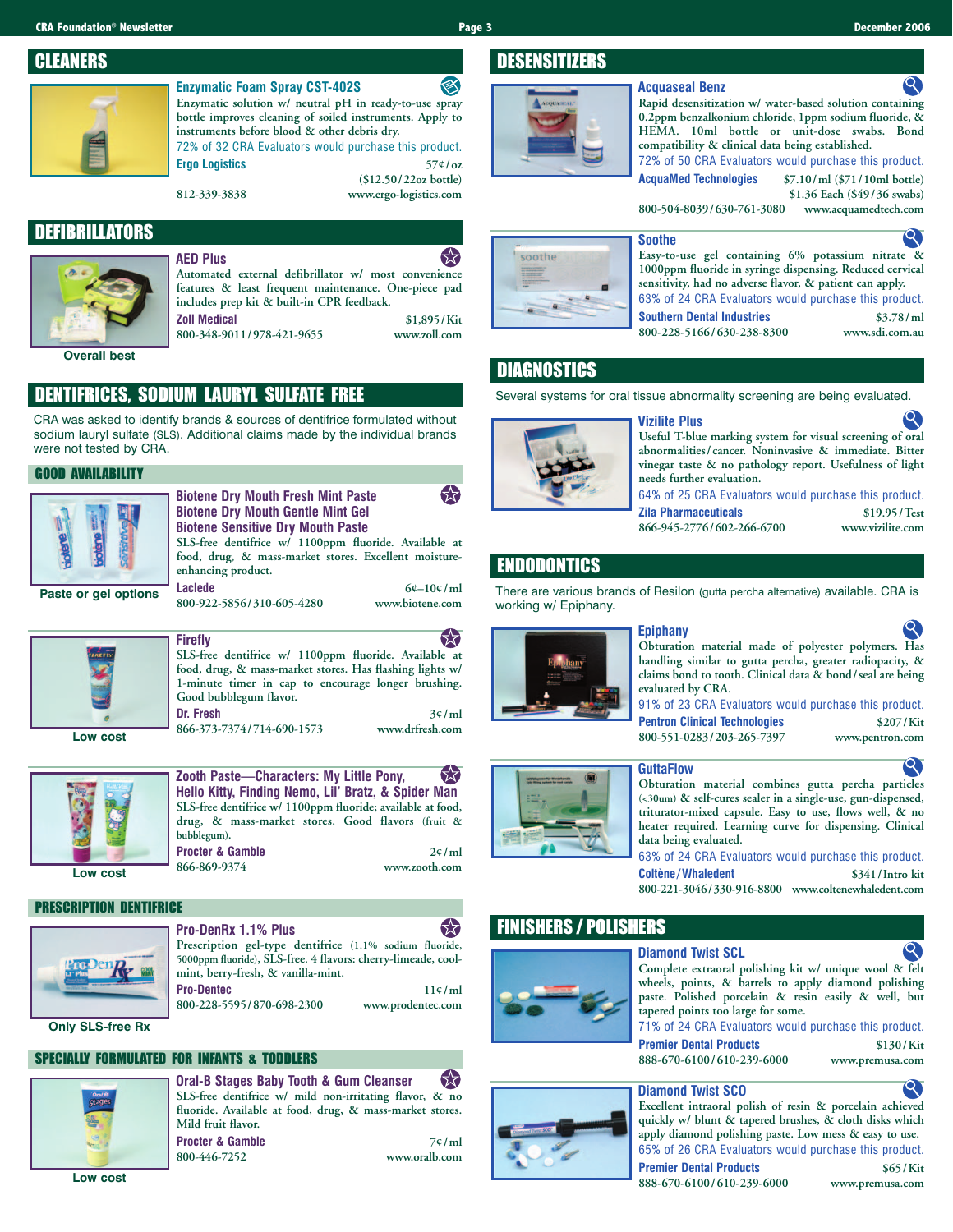

#### $\mathbf{Q}$ **One-step composite resin polishing instruments in small point, point, cup, & disk shapes. Good shapes, good polish, & autoclavable.** 61% of 23 CRA Evaluators would purchase this product.

**Ivoclar Vivadent \$4.58/Instrument 800-533-6825/716-691-0010 www.ivoclarvivadent.us.com**

## HANDPIECES, LOW SPEED

## **Prophy Star II**



**Lube-free, air-driven, prophy handpiece for plastic or reusable angles. Lightweight, compact, excellent swivel, smooth operation, & good torque.** 79% of 14 CRA Evaluators would purchase this product. **DentalEZ** \$610 Each<br>866-383-4636/717-291-1161 www.dentalez.com 866-383-4636/717-291-1161

IMPRESSIONS

### BITE REGISTRATION



**Fast & superfast set VPS bite registration material. Dualbarrel cartridge & automix tip w/ unique flat spreader. Rigid set. 82% of Blu-Mousse users reported same or better performance.**

77% of 22 CRA Evaluators would purchase this product. **Coltène/Whaledent 33¢/ml 800-221-3046/330-916-8800 www.coltenewhaledent.com**

### POLYVINYL SILICONE (VPS)



#### **Alginot**



**Convenient, faster, & less messy alternative to alginate. VPS w/ medium viscosity in 50ml dual-barrel cartridge or for automix machine dispensing. CRA comparison to alginate not completed.**

60% of 25 CRA Evaluators would purchase this product. **Kerr 20¢/ml**

**800-537-7123/714-516-7123 www.kerrdental.com**



## **First Quarter**

**Very fast setting VPS impression material (30-second working time, 1.75-minute intraoral set) for 1 to 2 units. Heavy, monophase, or light body. Easy to use.** 74% of 23 CRA Evaluators would purchase this product.

**Danville Materials 30¢/ml 800-827-7940/925-973-0710 www.danvillematerials.com**

## INFECTION CONTROL

Instrument washer use has been the only new trend in infection control. Important advantages over ultrasonic cleaners are: disinfection, reduced handling of instruments, & elimination of contaminated ultrasonic solution.



**Hydrim C51w**

**Countertop instrument washer w/ medical device listing. Best cleaning achieved using open-style cassettes & baskets. Disinfected in CRA testing. 34-minute cycle time for heavy duty wash w/ dry cycle.**

**800-572-1211/412-494-0181 www.scican.com**

**SciCan \$3,900/System**

53



## **Hydrim L110w Floor model instrument washer w/ medical device listing.**

**Best cleaning achieved using open-style cassettes & baskets. Disinfected in CRA testing. 48-minute cycle time for heavy duty wash w/ dry cycle. SciCan \$7,095/System**

**800-572-1211/412-494-0181 www.scican.com Fastest floor unit**

## INSTRUMENTS



#### **Dexiter Image Front Surface Mirror**

**Clean, bright, ghost-free images from a coated intraoral front surface mirror. Size #3, #4, & #5 mirror attaches to existing handles. Durable & sterilizable.** 70% of 23 CRA Evaluators would purchase this product.

**Carl Heyer \$2.08/Mirror 800-284-5550/516-783-7800 www.dexiter.com**

## MAGNIFICATION



#### **TTL Telescope Customized loupes made of lightweight ocular, lens, & frame materials. Wide field of view, excellent clarity, &**

**choice of magnifications (2.5x, 3.3x, 3.8x, 4.3x, & 4.8x). Light options available & helpful w/ higher magnifications.** 100% of 6 CRA Evaluators would purchase this product. **Orascoptic Sybron Dental \$1,795 Each 800-369-3698/608-828-5200 www.orascoptic.com**

## MATRICES



#### **Mylar Matrix**

**Very thin mylar matrix (9um vs. standard at 50um). Particularly helpful for seating veneers, & retaining optimal contacts, but can be difficult to use due to flexibility. HO Dental \$30/300 feet**

**866-430-3718/702-430-9847**



## **Composi-Tight Silver Plus**

**Sectional matrix w/ plastic-reinforced stainless steel G-ring for greater separation, & 5 band sizes including a new 5.5mm tall molar matrix.**

86% of 28 CRA Evaluators would purchase this product.

**Garrison Dental Solutions www.garrisondental.com** 888-437-0032/616-842-2244

### **V-Ring Sectional Matrix System**

**Sectional matrix w/ stainless steel clamp reinforced by a nickel-titanium collar for excellent tooth separation, & Vshaped tines to accommodate wedge & wrap matrix around tooth. Produced excellent contacts.**

77% of 30 CRA Evaluators would purchase this product. **TrioDent** \$375/Kit \$800-811-3949 www.triodent.com **800-811-3949 www.triodent.com**

## MEDICAMENTS



### **Canker Cover**



75% of 20 CRA Evaluators would purchase this product. **Quantum Health \$1.67/Patch**

**800-448-1448/541-345-5556 www.quantumhealth.com**

## **MISCELLANEOUS**



#### **Foilgon Easy-to-use lead foil recycling service using a UPS mailable container (7 pound capacity) w/ prepaid label that expires at 1 year. Complies w/ state & federal regulations.**  67% of 15 CRA Evaluators would purchase this product. **WCM \$39.95 Each 866-436-9264/760-930-9101 www.wcminc.net**

## **LubeCube**



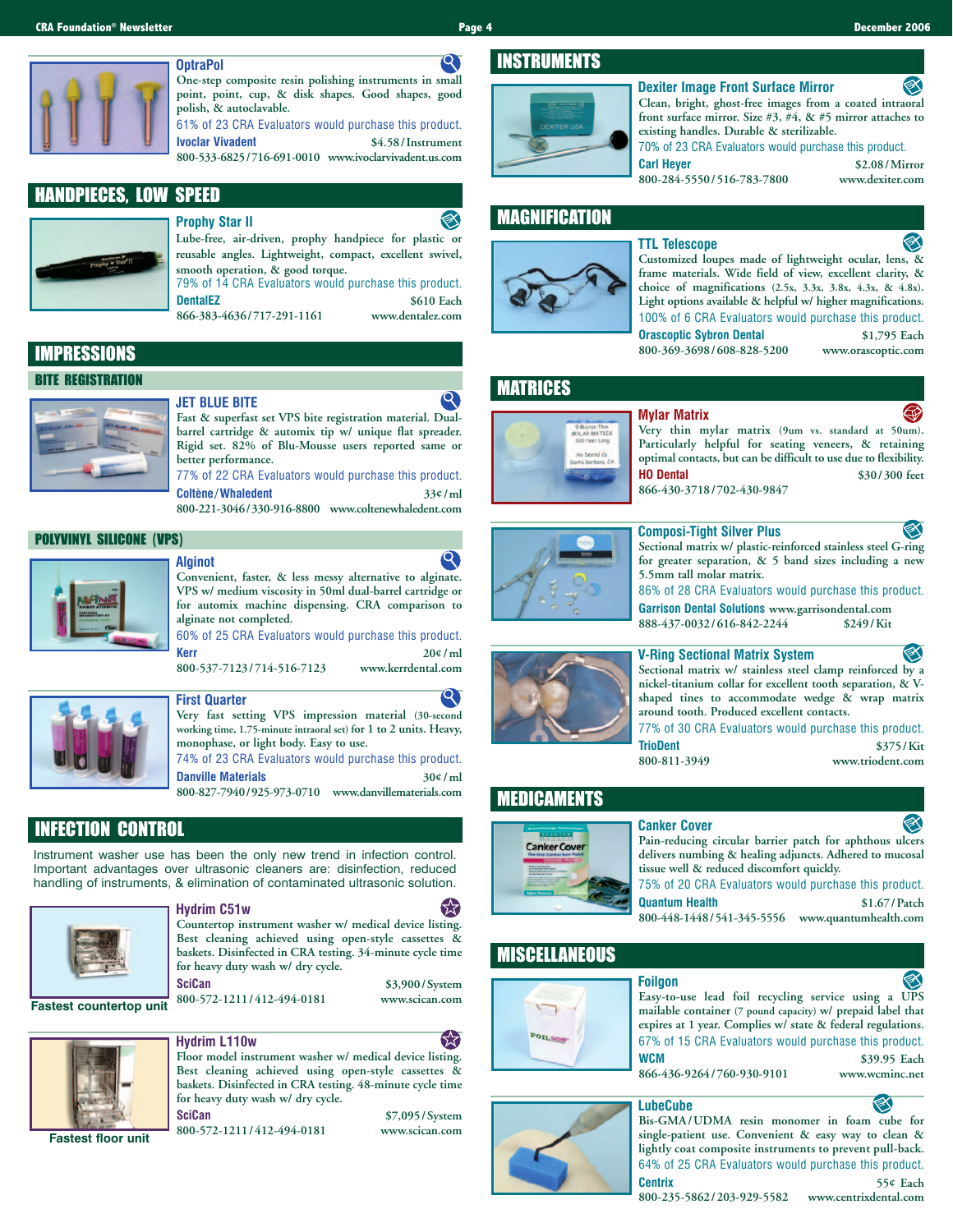## MOISTURE CONTROL / ISOLATION

## **Comfortview**

**Excellent view & access provided by autoclavable plastic cheek & lip retractor. Comfortably supports lips, holding them away from anterior teeth & gums.**

81% of 16 CRA Evaluators would purchase this product. **Premier Dental Products \$18.75 Each**

**888-670-6100/610-239-6000 www.premusa.com**



### **OptraGate Junior**

**Comfortable, & easy-to-use disposable retraction & isolation system, w/ superb isolation. Provides full retraction of children's lips & cheeks. Also in adult small & regular sizes.**

68% of 25 CRA Evaluators would purchase this product. **Ivoclar Vivadent \$1.12 Each**

**800-533-6825/716-691-0010 www.ivoclarvivadent.us.com**

## **ORTHODONTICS**



### **Ortho Strips**

**Enamel Pro**

**Controlled removal of interproximal enamel provided by diamond-coated strips (5 grits double-sided, 3 grits single-sided) & reciprocating handpiece attachment (KaVo) on low-speed E-type motor. Useful for non-bonded orthodontic systems.** 100% of 6 CRA Evaluators would purchase this product. **AXIS Dental \$32.49/Strip 800-355-5063/469-635-6100 www.axisdental.com**

## PERIO & ORAL HYGIENE



#### **Excellent cleaning prophy paste in 4 pumice grits & unitdose. Contains amorphous calcium phosphate (ACP) & fluoride. 4 flavors, low splatter, & good stain removal. Benefit of ACP not yet established by CRA.**

81% of 27 CRA Evaluators would purchase this product. **Premier Dental Products 22¢/Cup 888-670-6100/610-239-6000 www.premusa.com**

**Self-dissolving, hydrophilic, ready-to-use, cellulose-based, adhesive periodontal dressing. Remains soft, no odor or flavor, & stays in place for up to 30 hours. 33% reported it sticks to gloves, & CRA would prefer gingival color.** 71% of 21 CRA Evaluators would purchase this product. **Hager Worldwide \$18.90/25g tube**

## **800-328-2335/813-926-7474 www.hagerworldwide.com**

**Reso-Pac**



### **SquirtBrush**

**Interdental brush w/ through-the-brush liquid delivery. Tapered or cylindrical brush heads on plastic-coated metal cores. Excellent for home or professional delivery of medicament, or any recommended rinse.**

70% of 23 CRA Evaluators would purchase this product. **Case Dental & Medical Supply** \$1.99 Each **909-598-0958 www.squirtbrush.com**

## PREVENTIVE CARE

#### DENTAL FLOSS

#### **Sponge Floss**



**Dental floss w/ unique features: 1) Thin for insertion expands & visible where used; 2) Dispenser window for view of remaining floss; & 3) Non-cariogenic sweetener (Xylitol). Pleasant flavor & non-shredding.**  64% of 22 CRA Evaluators would purchase this product.

**ToothZone \$3.79/40 meters 888-247-6007/303-756-7620**

IN-OFFICE FLUORIDE

In 2006, ADA recommended the off-label use of fluoride varnish for caries prevention option in all age groups. Fluoride varnish offers highest fluoride available (22,600ppm) & is well tolerated by very young children.



#### **Vanish**

**5% sodium fluoride varnish in unit-dose pack (0.5ml) w/ applicator brush. White w/ thick consistency & good flavors (melon & cherry).**

83% of 24 CRA Evaluators would purchase this product. **OMNI Preventive Care \$2.25/0.5ml dose 800-445-3386/561-689-1140 www.omnipreventivecare.com**

#### **VarnishAmerica**



**5% sodium fluoride varnish in unit-dose pack (0.25ml & 0.4ml) w/ applicator brush. Good flavors (bubblegum & raspberry). Designed to not separate. Clear & smooth when applied.** 91% of 22 CRA Evaluators would purchase this product. **Medical Products Laboratories 68¢/0.25ml dose**

**800-523-0191/215-677-2700 www.medprodlabs.com**

**84¢/0.4ml dose**

# PROSTHODONTICS, ACCESSORIES



#### **Interface Ceramic primer helps bond ceramic to tooth structure, or repair a ceramic restoration intraorally w/o hydrofluoric acid. Quick & easy to use. Clinical data are being established.** 92% of 24 CRA Evaluators would purchase this product.

**Apex Dental Materials \$95/Kit 877-273-9123/847-719-1133 www.apexdentalmaterials.com**

#### **PrepCheck**





⋘ **ViscoStat Clear Nonstaining hemostatic clear gel w/ 25% aluminum chloride. 4 x 1.2ml dispensing syringes w/ disposable brush tips. Quick & easy to use.** 93% of 28 CRA Evaluators would purchase this product.

**Ultradent Products \$21/Kit 800-552-5512/801-572-4200 www.ultradent.com**

## PROSTHODONTICS, FIXED



# **Pulse Interface**



**Jensen Industries Cost is case & lab dependent 800-243-2000/203-239-2090 www.jensenindustries.com**

## PROVISIONALS

### **CEMENT**



## **NexTemp**

**Easy-to-use temporary resin cement w/ easy cleanup. Automix dispensing, auto cure, & neutral shade. Contains fluoride, potassium nitrate, & chlorhexidine. Eugenol free. Long set time for some.**

61% of 22 CRA Evaluators would purchase this product. **Premier Dental Products \$3.00/ml**

**888-670-6100/610-239-6000 www.premusa.com**

 $\mathbf{Q}$ 







 $\boldsymbol{\Omega}$